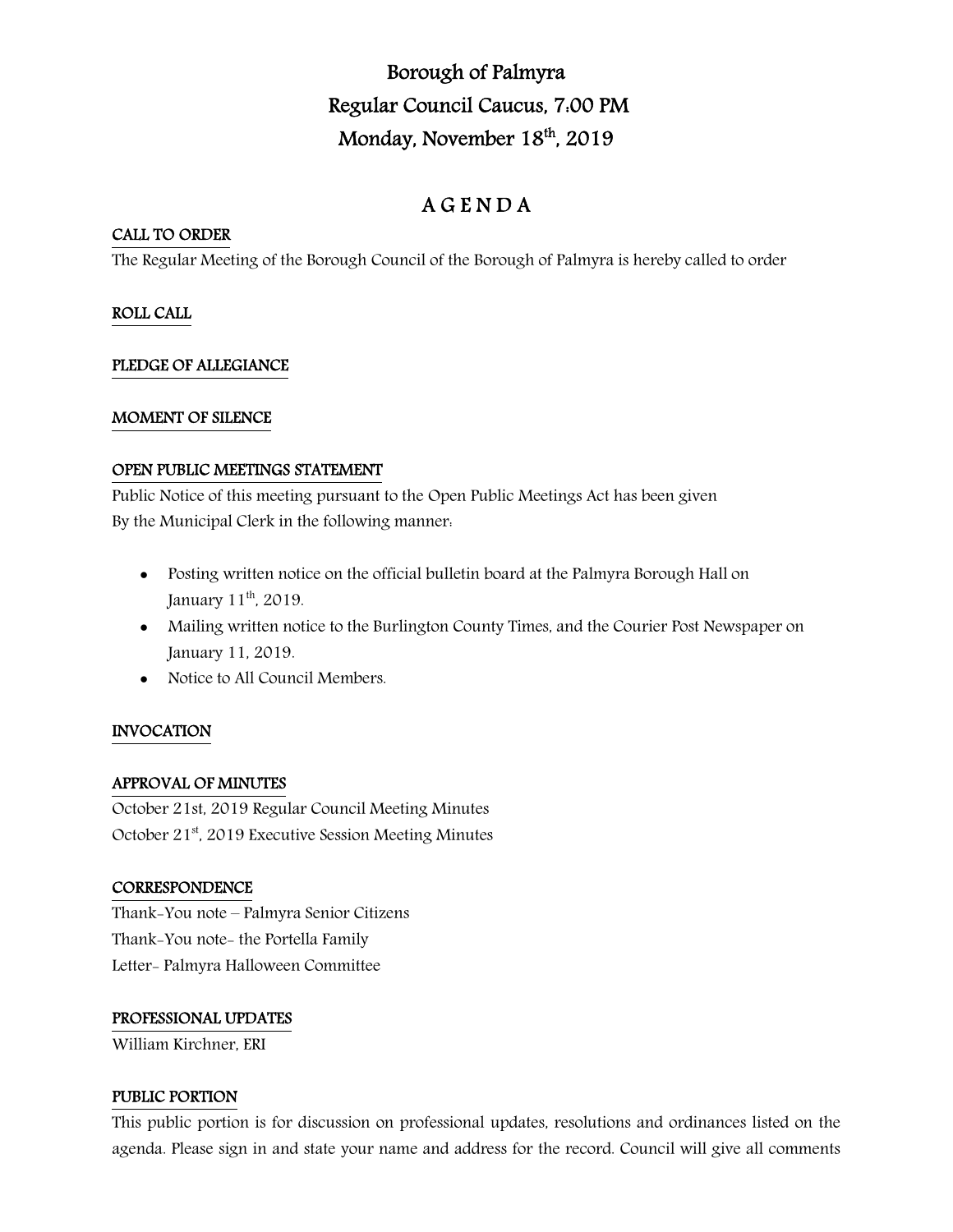appropriate consideration. Each citizen will be allotted up to five (5) minutes to speak, in order to allow everyone an opportunity to ask questions and express their opinions or concerns. Please direct all comments to the Mayor. Each citizen may only speak once during each public portion.

## RESOLUTIONS Consent Agenda

Resolution 2019-239 to Resolution 2019-247 will be enacted as a single motion, if any resolution needs additional discussion it will be removed from the consent agenda and voted on separately.

Resolution 2019-239, Resolution of the Borough of Palmyra Extending the 2017-2018 Transportation and Disposal of Municipal Waste Water Sludge Contract of FRANC Environmental of New Jersey, Inc. For (1) one additional year at the price of \$0.0835 per gallon.

Resolution 2019-240, Resolution Authorizing the Chief Financial Officer to Make Budget Transfers to the 2019 Budget.

Resolution 2019-241, Resolution authorizing an Agreement with Associates for Life Enhancement, Inc., for Employee Assistance Program services in the amount of \$3,700.00 per their proposal, effective January 1, 2020.

Resolution 2019-242, Resolution of the Borough of Palmyra adopting a Drug and Alcohol Testing Policy for Employees Performing Safety Sensitive Functions

Resolution 2019-243, Resolution of the Borough of Palmyra adopting an Alcohol and Drug-free Workplace Policy Including Alcohol and Drug Testing

Resolution 2019-244, Resolution awarding a contract to ERI for preparation of public bid documents for On-Call Contracting Services in the amount of \$4,500.00 per their proposal dated October 15, 2019 Resolution 2019-245, Resolution awarding a contract to ERI for engineering services for improvements to Madison Street and Rowland Street in the amount of \$23,500.00 per their proposal dated October 2, 2019

Resolution 2019-246, Resolution Approving the Person-to Person Transfer of Plenary Retail Distribution License Number #0327-44-004-005 From DHAVAL Inc. to HARIKRISHNA Liquors Inc. Resolution 2019-247, Resolution Authorizing the Payment of Bills for the Month of November 2019 In the Amount of \$1,859,452.04

## MOTION TO APPROVE TREASURERS REPORTS

• October 2019

## COMMUNITY SPOTLIGHT

The Soup Bar – Grand Opening

## PUBLIC REMINDERS

### DISCUSSION ITEMS

### NEW Business

• Public Events

Holiday Event and Santa Visit – December  $6<sup>th</sup>$ , 2019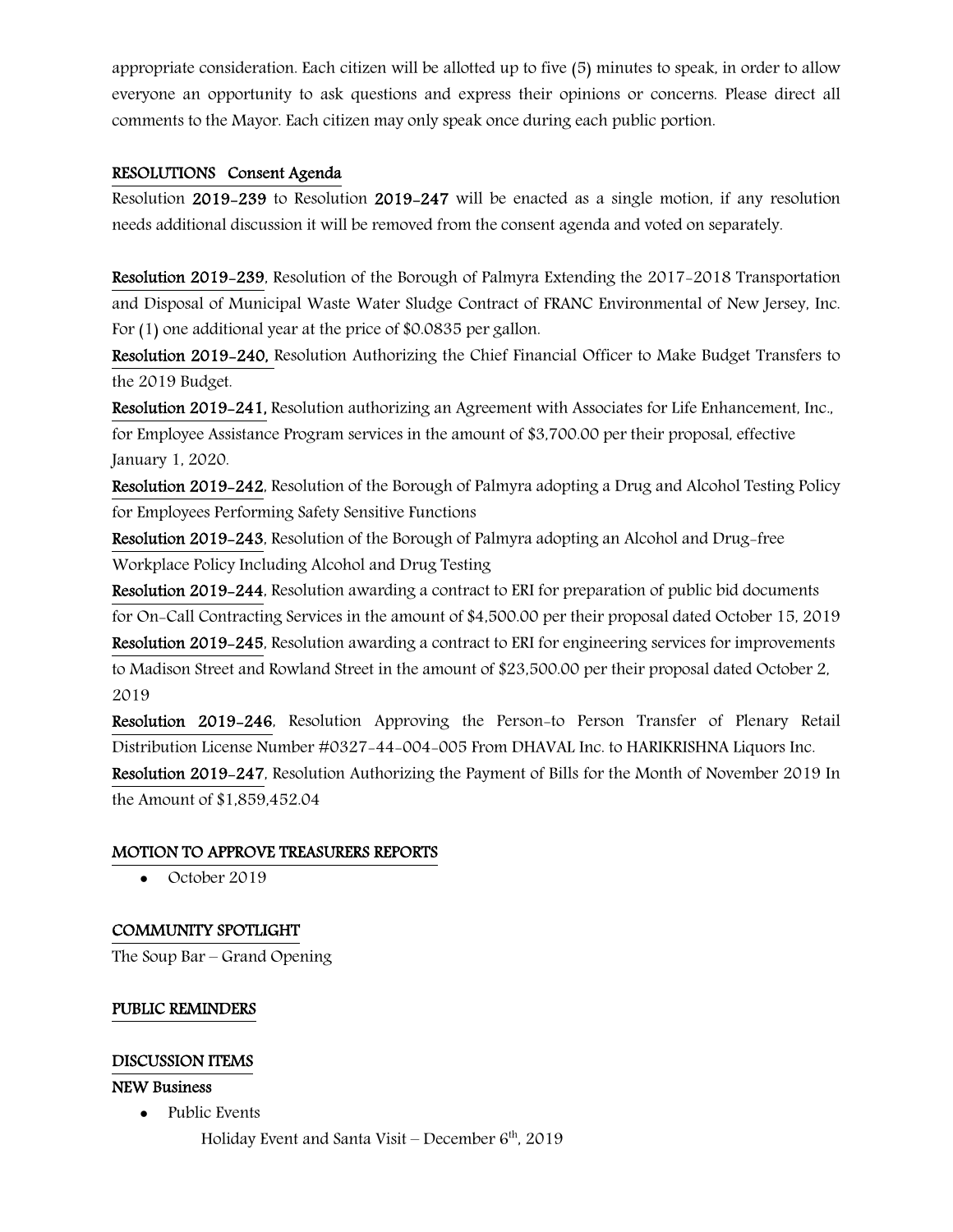- $\bullet$  601 W. 6<sup>th</sup> St Pro Capital request for return of vacant property registration fees
- Palmyra Improvement Association PIA Winter Night Market request
- Small Business Saturday November  $30<sup>th</sup>$
- Fire Department potential shared service with Riverton, etc.
- Independence Fire Co  $#1$  request for waiver of Fire Safety fee
- NJ Tree Recovery Campaign
- Community Center telephones

### Old Business

- Redevelopment Rt. 73 South Notice of Site Access/ Assignment of Lien & Foreclosure Proceedings
- Redevelopment Block 24, Lots 1 & 2 (former PNC Bank) Verified Complaint/Order to Show Cause
- Knights of Columbus Preliminary investigation/Determination of Need update
- Downtown parking proposed amendments mailed, hand-delivered and on website
- Borough Hall sewer pump pit issues and potential installation of grinder pumps
- Palmyra Riverfront Municipal Services Act amended agreement for salting/brining
- Transform South Jersey Community Heart & Soul grant program
- Holiday lights/decorations Borough Hall & light posts and request for Nutcracker Soldiers
- Facebook comments Farmers Market page

### ADMINISTRATOR'S REPORT

- Did You Know…?
- RFP/RFQs for 2020 on website
- 2020 Budget
- JIF elected Officials Liability Seminar Thursday, December  $5<sup>th</sup>$  at O'Connor's and NJLM Convention
- $\bullet$  BAN projections and renewal 12/19/2019
- Tax Collector
- Borough Council transition meeting for newly elected council member

### COMMITTEE REPORTS

#### PUBLIC COMMENT

Please sign in and state your name and address for the record. Council will give all comments appropriate consideration. Each citizen will be allotted up to five (5) minutes to speak, in order to allow everyone an opportunity to ask questions and express their opinions or concerns. Please direct all comments to the Mayor. Each citizen may only speak once during each public portion.

## MAYOR AND COUNCIL COMMENTS

Resolution 2019- Resolution Excluding the Public from Certain Meetings Pursuant To